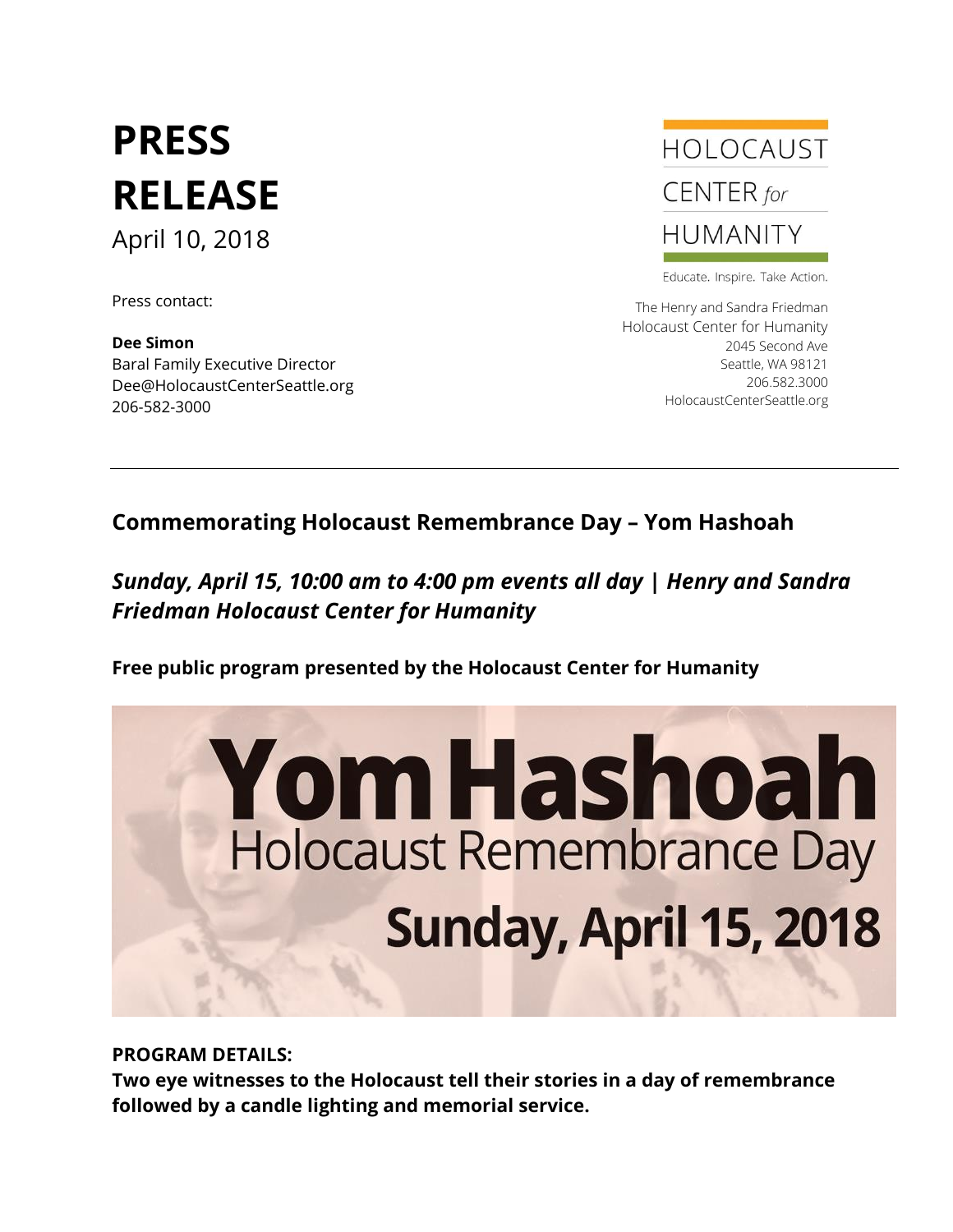The day's events:

10:00 AM to 4:00 PM Exhibit – Let Me Be Myself: The Life Story of Anne Frank

11:00 PM to 12:30 PM Agi Day, Child Holocaust Survivor from Belgrade tells her story of escape and survival.

2:00 PM to 3:00 PM Ingrid Steppic shares her family's story and their rescue of Jews in Holland.

3:00 PM to 3:30 PM Memorial service and candle lighting led by Rabbi Aaron Meyer of Temple De Hirsch Sinai.



**About Agi Day**: Agi Day was born in Belgrade, Yugoslavia (now Serbia). Her family, being Jewish, escaped to Hungary and during the last nine months of World War II, Agi was hidden by Catholic people who posed her as one of their own. In 1946, the growing threat of Communism again forced Agi and her family to flee. They escaped Hungary and then lived in several Displaced Persons camps in Austria.



**About Ingrid Kanis Steppic**: Ingrid's father, Jan Kanis managed the post office in Amersfoot, Holland. His position allowed him to see returned mail and death notices. He realized that the Nazis were killing Jews long before many others found out and became involved in the Dutch Underground. His family hid 40 Jews during the war. Jan was later arrested and sent to Dachau. Ingrid's sister, Ali was found with incriminating papers and sent to a women's prison. Between 20,000 and 30,000 Jews were hidden in Holland during the war. This included the Anne Frank's family. Of this number, about 2/3 survived.